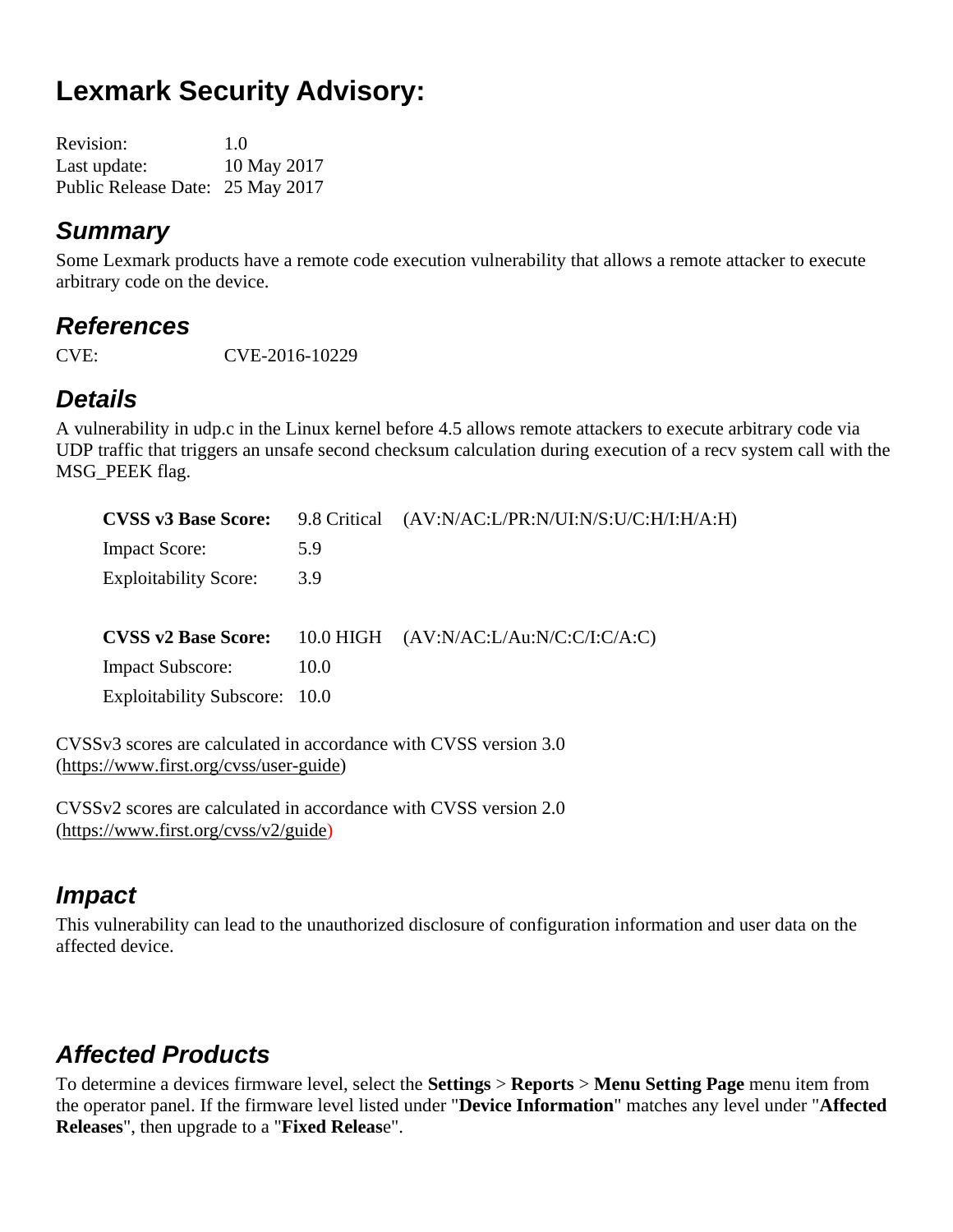| <b>Lexmark Models</b>           | <b>Affected Releases</b> | <b>Fixed Release</b>   |
|---------------------------------|--------------------------|------------------------|
| CX820de, CX820dtfe              | PP.033.115 and previous  | PP. 033.116 and later  |
| XC6152de, XC6152dtfe            | PP.033.115 and previous  | PP.033.116 and later   |
| CX825de, CX825dte,<br>CX825dtfe | PP.033.115 and previous  | $PP.033.116$ and later |
| XC8155de, XC8155dte             | PP.033.115 and previous  | $PP.033.116$ and later |
| CX860de, CX860dte,<br>CX860dtfe | PP.033.115 and previous  | $PP.033.116$ and later |
| XC8160de, XC8160dte             | PP.033.115 and previous  | $PP.033.116$ and later |
| CS820de, CS820dte,<br>CS820dtfe | YK.033.115 and previous  | YK.033.116 and later   |
| C6160                           | YK.033.115 and previous  | YK.033.116 and later   |
| CS720de, CS720dte               | CB.033.115 and previous  | $CB.033.116$ and later |
| CS725de, CS725dte               | CB.033.115 and previous  | CB.033.116 and later   |
| C4150                           | CB.033.115 and previous  | CB.033.116 and later   |
| CX725de, CX725dhe,<br>CX725dthe | ATL.033.115 and previous | ATL.033.116 and later  |
| XC4150                          | ATL.033.115 and previous | ATL.033.116 and later  |

## *Obtaining Updated Software*

To obtain firmware that resolves this issue, or if you have special code, please contact Lexmark's Technical Support Center at [http://support.lexmark.com](http://support.lexmark.com/) to find your local support center.

## *Workarounds*

Lexmark recommends updating firmware to address this issue.

#### *Exploitation and Public Announcements*

Lexmark is not aware of any malicious use against Lexmark products of the vulnerability described in this advisory.

## *Status of this Notice:*

THIS DOCUMENT IS PROVIDED ON AN "AS IS" BASIS AND IS PROVIDED WITHOUT ANY EXPRESS OR IMPLIED GUARANTEE OR WARRANTY WHATSOEVER, INCLUDING BUT NOT LIMITED TO THE WARRANTIES OF MERCHANTABILITY AND FITNESS FOR A PARTICULAR USE OR PURPOSE.

#### *Distribution*

This advisory is posted on Lexmark's web site at<http://support.lexmark.com/alerts> Future updates to this document will be posted on Lexmark's web site at the same location.